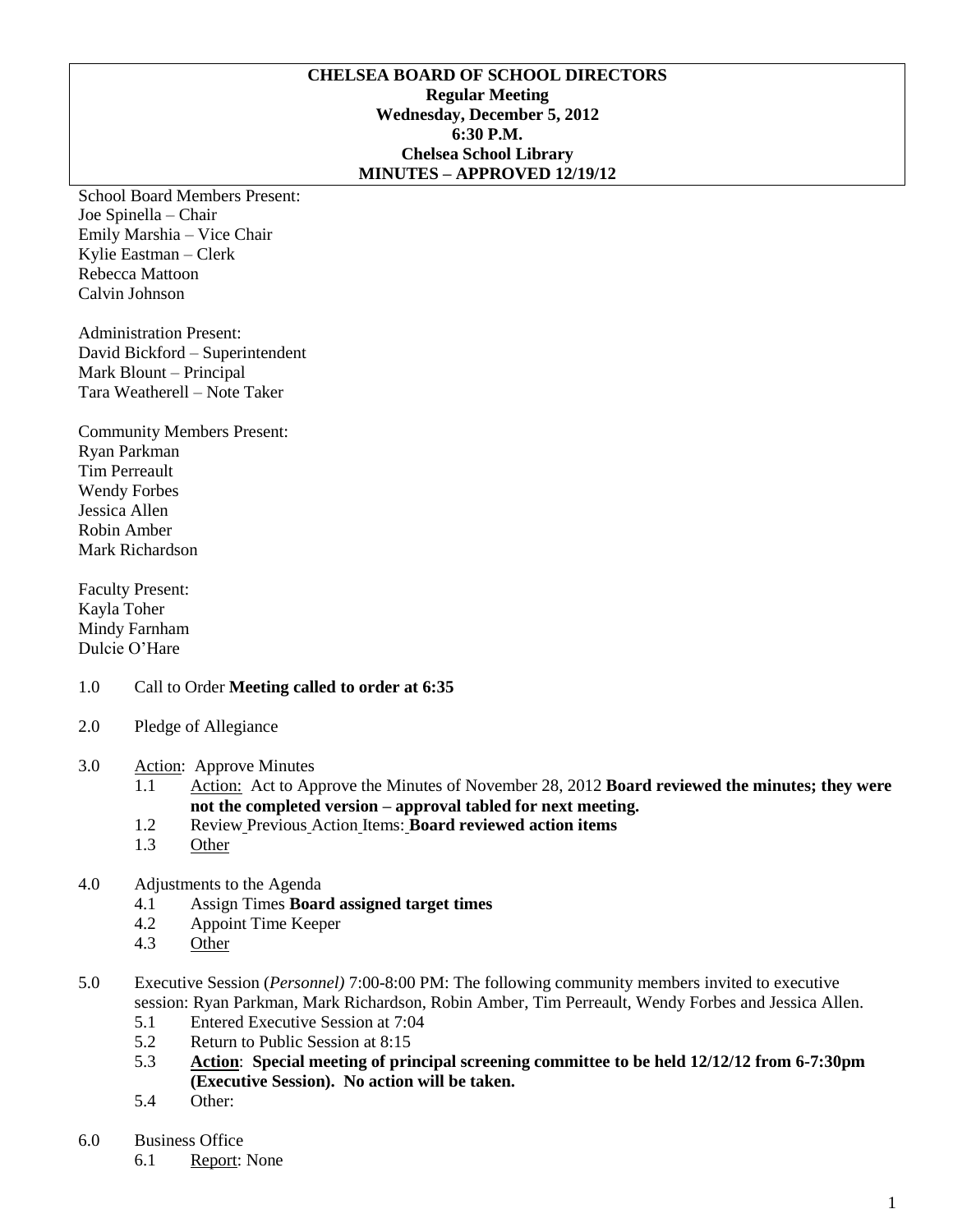## 7.0 Correspondence

7.1 Other: None

- 8.0 Public Comments
	- 8.1 Other: None

## 9.0 Principal

- 9.1 Report: Principal's Report
	- 9.1.1 Mary Sue Crowley will be working with faculty on 12/14 teaming up with Pam Quinn to do a Lesson Organizer Routine
	- 9.1.2 Robert Bryant, Second Growth Consultant/Counselor presented student management and behavior strategies to faculty titled "What do you want me to do about it? On 11/20 & 11/27
	- 9.1.3 Interim Progress Reports Quarter 2 will be sent home Thursday, 12/6 & Friday, 12/7
	- 9.1.4 Winter Concert Thursday, 12/6 at 6 in gym Silent Auction is scheduled for 4 pm prior to concert
	- 9.1.5 Pam Quinn will be facilitating curriculum alignment work in middle school English with meetings schedule prior to holiday break
	- 9.1.6 Met with Key Communication installation of new phone/communications will take place in January on a no student day
	- 9.1.7 Meeting w/Business Administrator on 12/11 to prepare for Board Meeting 12/19 budget development
	- 9.1.8 PSAT results have arrived Mindy Farnham has scheduled meeting with students
	- 9.1.9 "Senior Serving Seniors" is scheduled for Monday, 12/10 with Chelsea Senior Citizens
	- 9.1.10 Junior Brandon Poulin's prose piece title *The Life of a Young Boy* was published in *The Valley News* on Tuesday, 12/4
	- 9.1.11 Faculty & Staff are taking up a collection to donate funds to Chelsea Senior Meals Program
- 9.2 Other:

## 10.0 Superintendent

- 10.1 Report: Assistant Coach Assistant Coach has been approved for both Boys & Girls
- 10.2 Report: IPads for Smarter Balanced Assessment Discussed at Administrative Team yesterday, there are some draw backs due to creative typing – looking at 2 things (1) insuring that we have computers that have keys that are easily manipulated by children (2) capacity to have the computers hardwired in
- 10.3 Action: Act 150 School Choice (exhibit)
	- 10.3.1 Changes have been made and an update/summary was provided of Winooski Valley School Choice Program – State Law requires each school to have an agreement with at least one other school to have school choice – this was changed this year to any student who wants to attend any VT School can do so under Act 150 – school must designate a minimum of 5% of the residence students or 10 students whichever is less to be eligible to transfer out – may set a number (any number) for transfers in – Chelsea allows 3 students to transfer out and 3 students to transfer in – this represents approximately 5% of the resident students we have – recent translation – must be up to a maximum of 10% students or accumulative up to 6 students **David will be bringing a proposal to the next meeting to set limits and this will require action.**
- 10.4 Report: OWSU Budget Vote 7:30 pm on 12/7/12
- 10.5 Other:

# 11.0 OWSU

- 11.1 Report: None
- 11.2 Future Meeting Dates:

December 6, 2012 @ 6:30 PM – Full Board at Strafford School (Budget Adoption) December 13, 2012 @ 6:00 PM – Negotiations at South Royalton December 20, 2012 @6:30 PM – Executive Committee Meeting at OWSU (if needed)